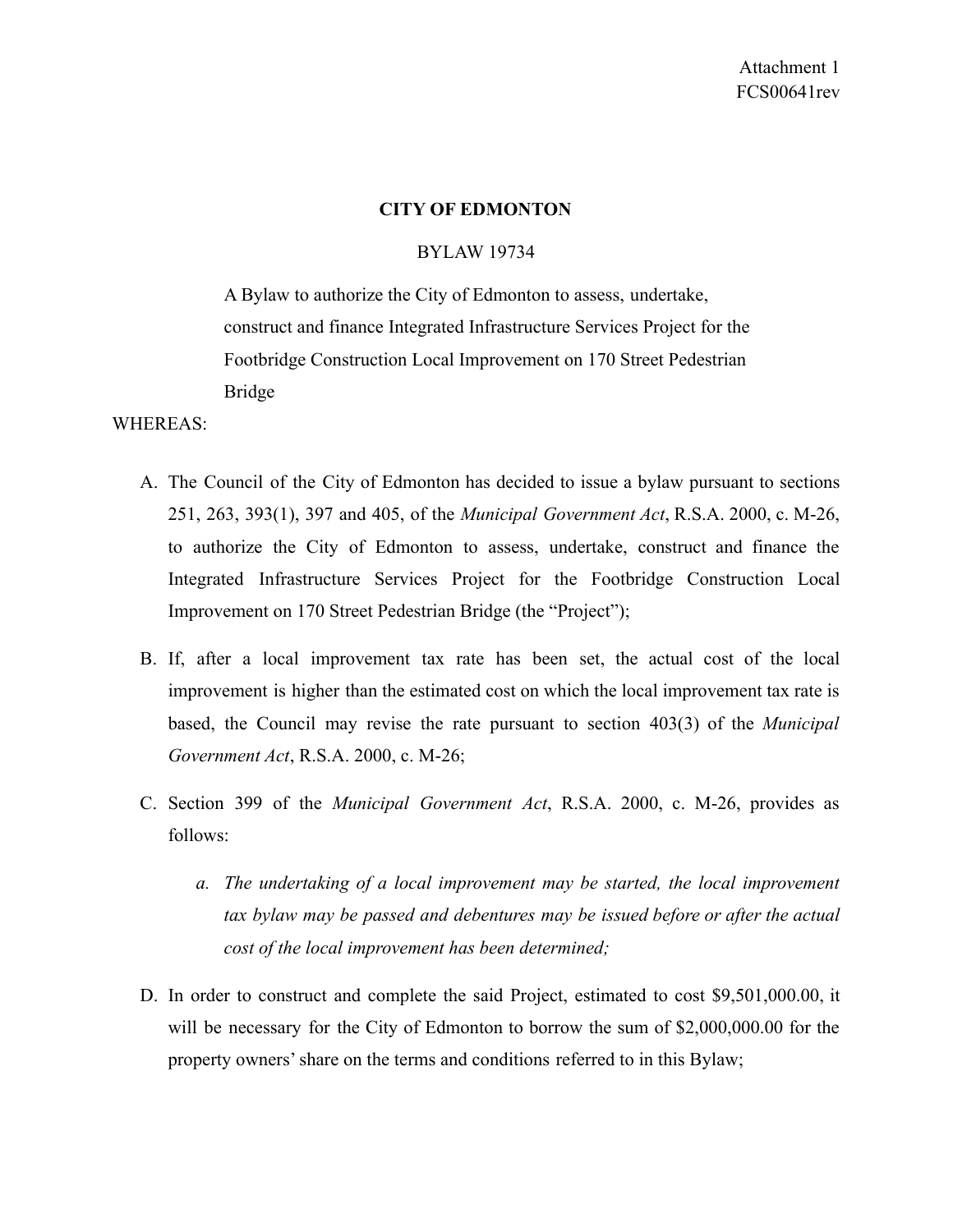- E. The municipal share of this Project is approximately \$7,501,000.00 and is to be funded with the Federal Gas Tax Fund grant;
- F. The City of Edmonton will repay the indebtedness over a period of thirty (30) years in semi-annual or annual instalments, with interest not exceeding nine per cent (9%) per annum, payable semi-annually or annually;
- G. The amount of the existing debenture debt of the City of Edmonton on December 31, 2020 is \$3,407,145,492.13 as calculated in accordance with the Debt Limit Regulation, A.R. 255/2000, as amended, no part of which is in arrears;
- H. The estimated lifetime of the Project is a minimum of thirty (30) years;
- I. The proposed construction will serve 1 parcel of land;
- J. All required approvals for the Project have been obtained and the Project is in compliance with all Acts and Regulations of the Province of Alberta; and
- K. The Council of the City of Edmonton has given proper notice of intention to undertake the Project, the costs or a portion of the costs thereof to be assessed against abutting owners in accordance with the attached Schedule "A", and no sufficiently signed and valid petition against the said Project has been received by Council.

THEREFORE, THE COUNCIL OF THE CITY OF EDMONTON DULY ASSEMBLED ENACTS AS FOLLOWS:

- 1. That a unit tax rate of \$101,341.00 per parcel per annum for thirty (30) years be set for the Project, undertaken in 2021.
- 2. That the foregoing unit tax rate was calculated based on a two and nine hundred-forty-seven-thousandths per cent (2.947%) interest charge per annum for a thirty (30) year assessment.
- 3. That for the purpose of the Project the sum of \$2,000,000.00 will be borrowed by way of debenture on the credit and security of the City of Edmonton at large, of which amount the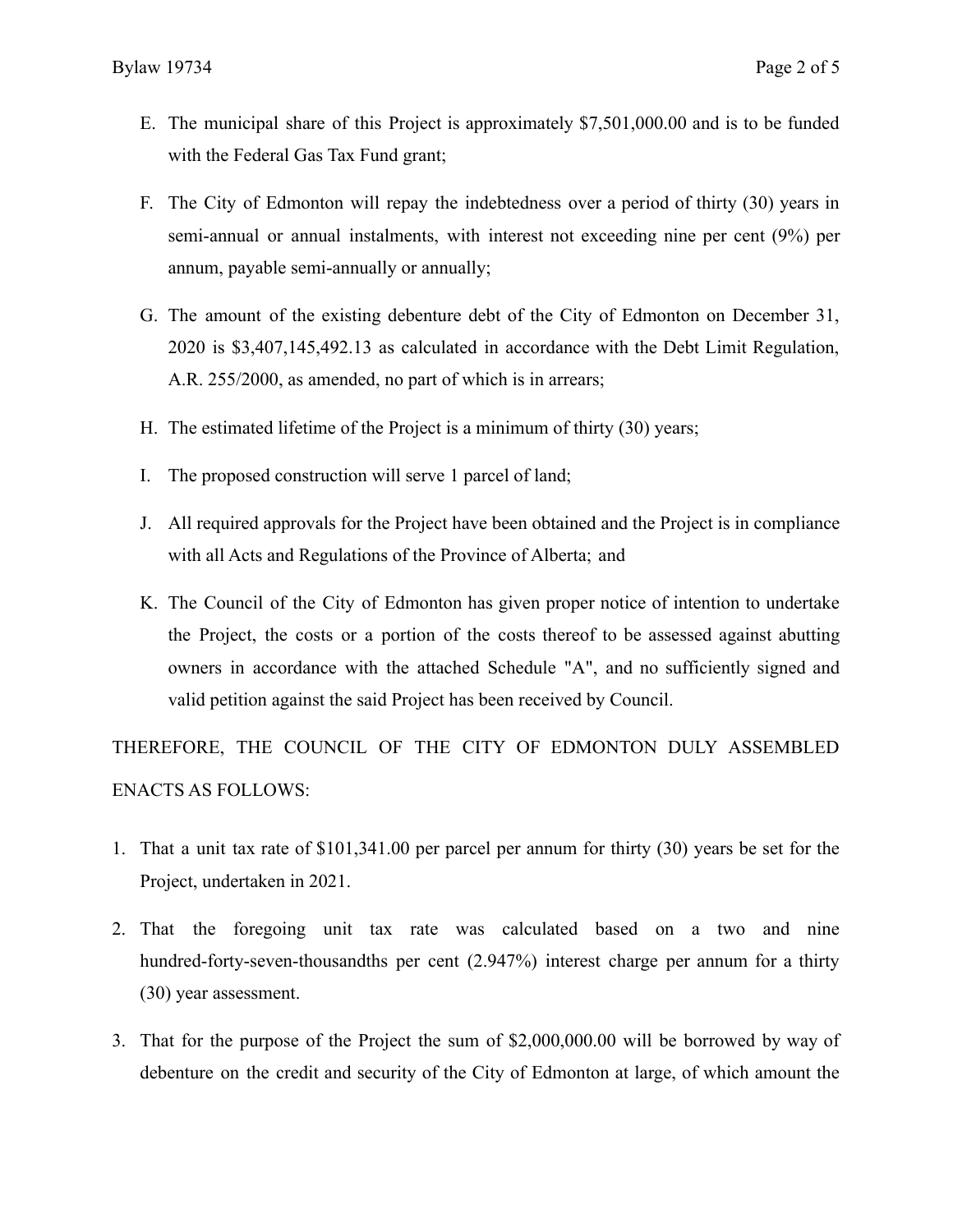sum of \$2,000,000.00 is to be collected by way of local improvement assessment as provided in Schedule "A".

- 4. The debentures to be issued under this Bylaw shall not exceed the sum of \$2,000,000.00, and may be in any denomination not exceeding the amount authorized by this Bylaw and shall be dated having regard to the date of the borrowing.
- 5. The debentures shall be payable in lawful money of Canada and shall bear interest during the currency of the debentures, at a rate not exceeding nine per cent (9%) per annum, payable semi-annually or annually.
- 6. The debentures shall be issued for a period of thirty (30) years and the City of Edmonton will repay the principal and interest in semi-annual or annual instalments.
- 7. For the purpose of this Bylaw, the Chief Elected Official (as defined by the *Municipal Government Act*) means the Mayor, and the Chief Administrative Officer (as defined by the *Municipal Government Act*) means the City Manager of the City of Edmonton. The Mayor and the City Manager shall authorize such bank or financial institution to make payments to the holder of the debentures, on such date and in such amounts as specified in the repayment schedule forming part of each debenture.
- 8. The debentures shall be signed by the Mayor and the City Manager of the City of Edmonton and the City Manager shall affix thereto the corporate seal of the City of Edmonton to the debentures.
- 9. After applying the local improvement assessments, there shall be levied and raised in each year of the currency of the debentures a rate on all benefiting properties in the City of Edmonton, collectible at the same time and in the same manner as other taxes, in an amount sufficient to pay any of the principal and interest falling due in such year on such debentures.
- 10. The indebtedness is contracted on the credit and security of the City of Edmonton at large.
- 11. During the currency of the debentures, there shall be raised annually for payment of the owners' portion of the cost and interest thereon, by local improvement assessment, the respective sums shown as yearly payments on Schedule "A" and there is hereby imposed on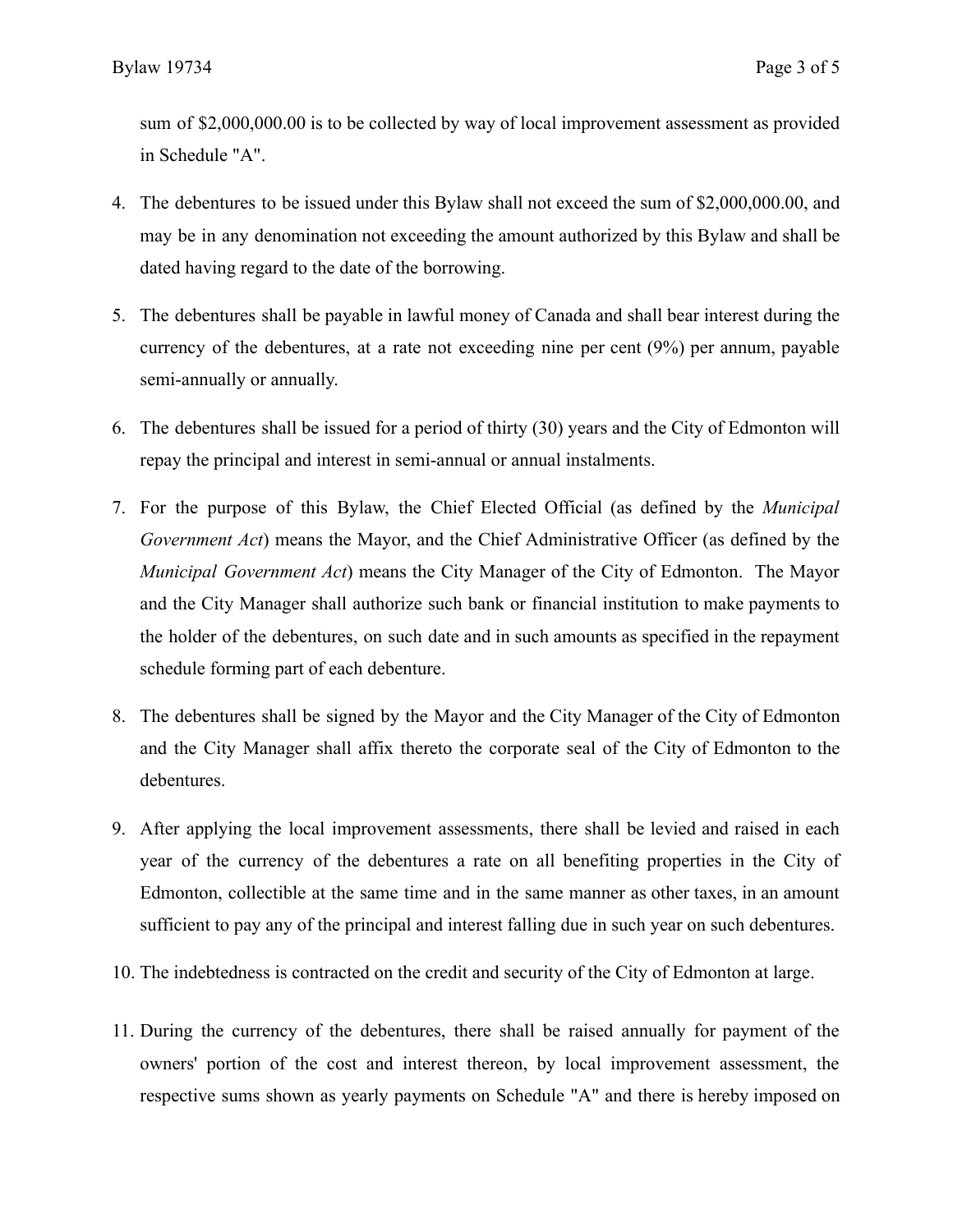all lands fronting or abutting on that portion of the streets or places whereon the improvements are to be laid, a local improvement assessment sufficient to cover the owners' portion of the cost of the said work and the interest thereon payable at the unit rate or rates set forth in said Schedule "A". The local improvement assessment shall be in addition to all other rates and taxes.

- 12. The net amount realized by the issue and sale of debentures authorized under this Bylaw shall be applied only for the purposes for which the indebtedness was created.
- 13. This Bylaw shall take effect on the day of the final passing thereof.

| READ a first time this        | 22nd | day of | June $2021$ ; |
|-------------------------------|------|--------|---------------|
| READ a second time this       |      | day of | 2021;         |
| READ a third time this        |      | day of | 2021;         |
| <b>SIGNED AND PASSED this</b> |      | day of | 2021.         |

# THE CITY OF EDMONTON

. . . . . . . . . . . . . . . . . . . . . . . . . . . . .

MAYOR

# . . . . . . . . . . . . . . . . . . . . . . . . . . . . .

CITY CLERK